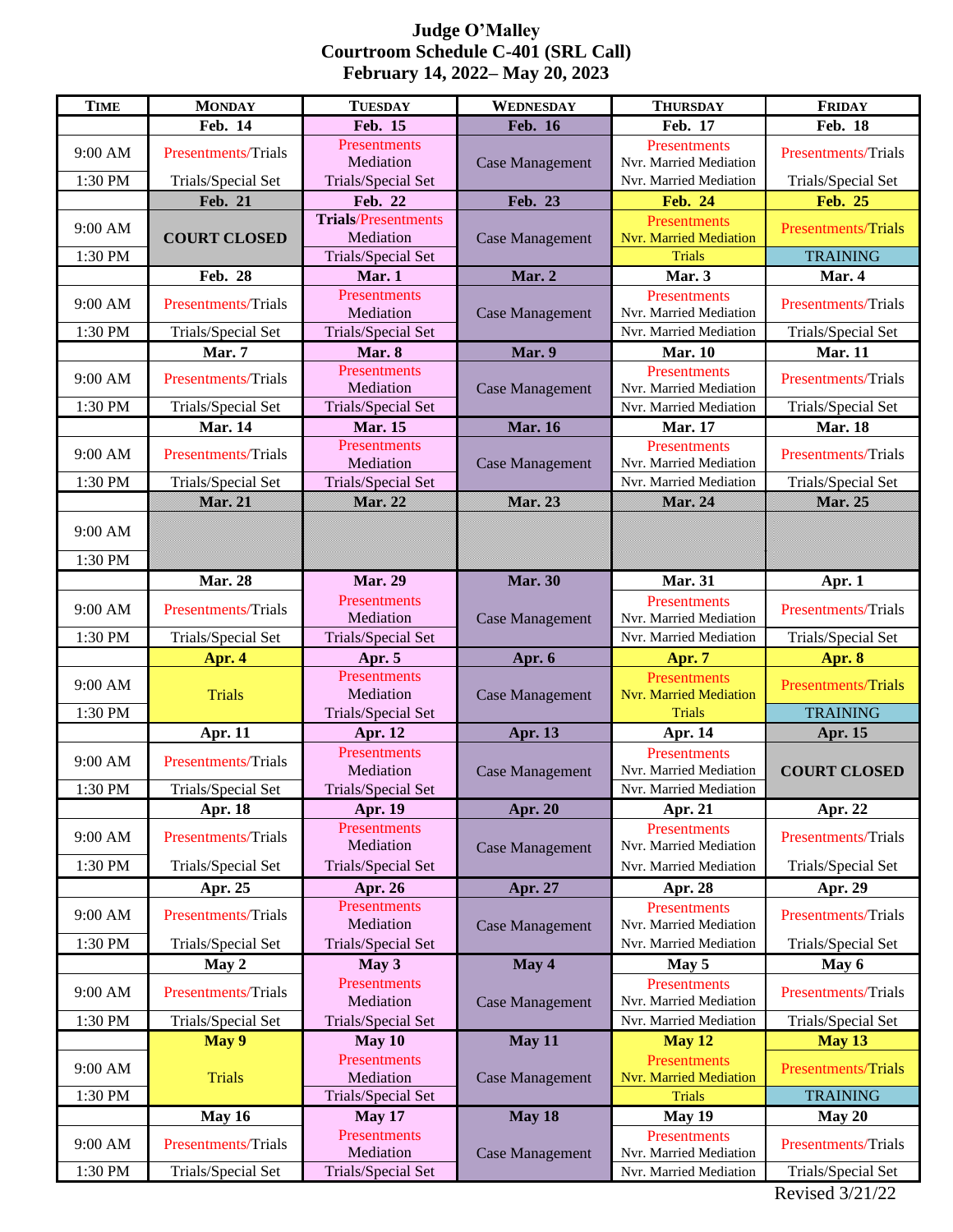## **Judge O'Malley Courtroom Schedule C-401 (SRL Call) May 23, 2022– August 26, 2022**

| <b>TIME</b>        | <b>MONDAY</b>              | <b>TUESDAY</b>                                  | WEDNESDAY              | <b>THURSDAY</b>                                                | <b>FRIDAY</b>                          |
|--------------------|----------------------------|-------------------------------------------------|------------------------|----------------------------------------------------------------|----------------------------------------|
|                    | May 23                     | May 24                                          | <b>May 25</b>          | May 26                                                         | <b>May 27</b>                          |
| 9:00 AM            | <b>Presentments/Trials</b> | Presentments<br>Mediation                       | <b>Case Management</b> | Presentments<br>Nvr. Married Mediation                         | <b>Presentments/Trials</b>             |
| 1:30 PM            | Trials/Special Set         | Trials/Special Set                              |                        | Nvr. Married Mediation                                         | Trials/Special Set                     |
|                    | May 30                     | May 31                                          | Jun. 1                 | <b>Jun. 2</b>                                                  | <b>Jun. 3</b>                          |
| 9:00 AM            | <b>COURT CLOSED</b>        | Presentments<br>Mediation                       | <b>Case Management</b> | Presentments<br>Nvr. Married Mediation                         | <b>Presentments/Trials</b>             |
| 1:30 PM            |                            | Trials/Special Set                              |                        | Nvr. Married Mediation                                         | Trials/Special Set                     |
|                    | Jun. 6                     | <b>Jun. 7</b>                                   | <b>Jun. 8</b>          | <b>Jun. 9</b>                                                  | <b>Jun. 10</b>                         |
| 9:00 AM            | <b>Presentments/Trials</b> | Presentments<br>Mediation                       | <b>Case Management</b> | Presentments<br>Nvr. Married Mediation                         | <b>Presentments/Trials</b>             |
| 1:30 PM            | Trials/Special Set         | Trials/Special Set                              |                        | Nvr. Married Mediation                                         | Trials/Special Set                     |
|                    | <b>Jun. 13</b>             | <b>Jun. 14</b>                                  | <b>Jun. 15</b>         | <b>Jun. 16</b>                                                 | <b>Jun. 17</b>                         |
| 9:00 AM            | <b>Trials</b>              | Presentments<br>Mediation                       | <b>Case Management</b> | Presentments<br><b>Nvr. Married Mediation</b>                  | <b>Presentments/Trials</b>             |
| 1:30 PM            |                            | Trials/Special Set                              |                        | <b>Trials</b>                                                  | <b>TRAINING</b>                        |
|                    | <b>Jun. 20</b>             | <b>Jun. 21</b>                                  | <b>Jun. 22</b>         | <b>Jun. 23</b>                                                 | <b>Jun. 24</b>                         |
| 9:00 AM            | <b>COURT CLOSED</b>        | Presentments<br>Mediation                       | <b>Case Management</b> | Presentments<br>Nvr. Married Mediation                         | <b>Presentments/Trials</b>             |
| 1:30 PM            |                            | Trials/Special Set                              |                        | Nvr. Married Mediation                                         | Trials/Special Set                     |
|                    | <b>Jun. 27</b>             | <b>Jun. 28</b>                                  | <b>Jun. 29</b>         | <b>Jun. 30</b>                                                 | Jul. 1                                 |
| 9:00 AM            | <b>Presentments/Trials</b> | Presentments<br>Mediation                       | <b>Case Management</b> | Presentments<br>Nvr. Married Mediation                         | <b>Presentments/Trials</b>             |
| 1:30 PM            | Trials/Special Set         | Trials/Special Set                              |                        | Nvr. Married Mediation                                         | Trials/Special Set                     |
|                    | <b>Jul. 4</b>              | <b>Jul. 5</b>                                   | <b>Jul. 6</b>          | <b>Jul. 7</b>                                                  | <b>Jul. 8</b>                          |
| 9:00 AM            | <b>COURT CLOSED</b>        | Presentments<br>Mediation                       | <b>Case Management</b> | Presentments<br>Nvr. Married Mediation                         | Presentments/Trials                    |
| 1:30 PM            |                            | Trials/Special Set                              |                        | Nvr. Married Mediation                                         | Trials/Special Set                     |
|                    | <b>Jul. 11</b>             | <b>Jul. 12</b>                                  | <b>Jul. 13</b>         | <b>Jul. 14</b>                                                 | <b>Jul. 15</b>                         |
| 9:00 AM            | <b>Presentments/Trials</b> | Presentments<br>Mediation                       | <b>Case Management</b> | Presentments<br>Nvr. Married Mediation                         | Presentments/Trials                    |
| 1:30 PM            | Trials/Special Set         | Trials/Special Set                              |                        | Nvr. Married Mediation                                         | Trials/Special Set                     |
|                    | <b>Jul. 18</b>             | <b>Jul. 19</b>                                  | <b>Jul. 20</b>         | <b>Jul. 21</b>                                                 | <b>Jul. 22</b>                         |
|                    |                            |                                                 |                        |                                                                |                                        |
| 9:00 AM            | <b>Trials</b>              | Presentments<br>Mediation                       | <b>Case Management</b> | Presentments<br><b>Nvr. Married Mediation</b>                  | Presentments/Trials                    |
| 1:30 PM            |                            | Trials/Special Set                              |                        | Trials                                                         | <b>TRAINING</b>                        |
|                    | <b>Jul. 25</b>             | <b>Jul. 26</b>                                  | <b>Jul. 27</b>         | <b>Jul. 28</b>                                                 | <b>Jul. 29</b>                         |
| 9:00 AM            | Presentments/Trials        | Presentments<br>Mediation                       | <b>Case Management</b> | <b>Presentments</b><br>Nvr. Married Mediation                  | <b>Presentments/Trials</b>             |
| 1:30 PM            | Trials/Special Set         | <b>Trials/Special Set</b>                       |                        | Nvr. Married Mediation                                         | Trials/Special Set                     |
|                    | Aug. 1                     | Aug. 2                                          | Aug. 3                 | Aug. 4                                                         | Aug. 5                                 |
| 9:00 AM            | <b>Presentments/Trials</b> | Presentments<br>Mediation                       | <b>Case Management</b> | Presentments<br>Nvr. Married Mediation                         | <b>Presentments/Trials</b>             |
| 1:30 PM            | Trials/Special Set         | <b>Trials/Special Set</b>                       |                        | Nvr. Married Mediation                                         | Trials/Special Set                     |
|                    | Aug. 8                     | Aug. 9                                          | <b>Aug. 10</b>         | <b>Aug. 11</b>                                                 | <b>Aug. 12</b>                         |
| 9:00 AM            | <b>Presentments/Trials</b> | Presentments<br>Mediation                       | <b>Case Management</b> | Presentments<br>Nvr. Married Mediation                         | <b>Presentments/Trials</b>             |
| 1:30 PM            | Trials/Special Set         | Trials/Special Set                              |                        | Nvr. Married Mediation                                         | Trials/Special Set                     |
|                    | <b>Aug. 15</b>             | <b>Aug. 16</b>                                  | <b>Aug. 17</b>         | <b>Aug. 18</b>                                                 | <b>Aug. 19</b>                         |
| 9:00 AM            | <b>Presentments/Trials</b> | Presentments<br>Mediation                       | <b>Case Management</b> | Presentments<br>Nvr. Married Mediation                         | <b>Presentments/Trials</b>             |
| 1:30 PM            | Trials/Special Set         | Trials/Special Set                              |                        | Nvr. Married Mediation                                         | Trials/Special Set                     |
|                    | <b>Aug. 22</b>             | Aug. 23                                         | <b>Aug. 24</b>         | <b>Aug. 25</b>                                                 | <b>Aug. 26</b>                         |
| 9:00 AM<br>1:30 PM | <b>Trials</b>              | Presentments<br>Mediation<br>Trials/Special Set | <b>Case Management</b> | Presentments<br><b>Nvr. Married Mediation</b><br><b>Trials</b> | Presentments/Trials<br><b>TRAINING</b> |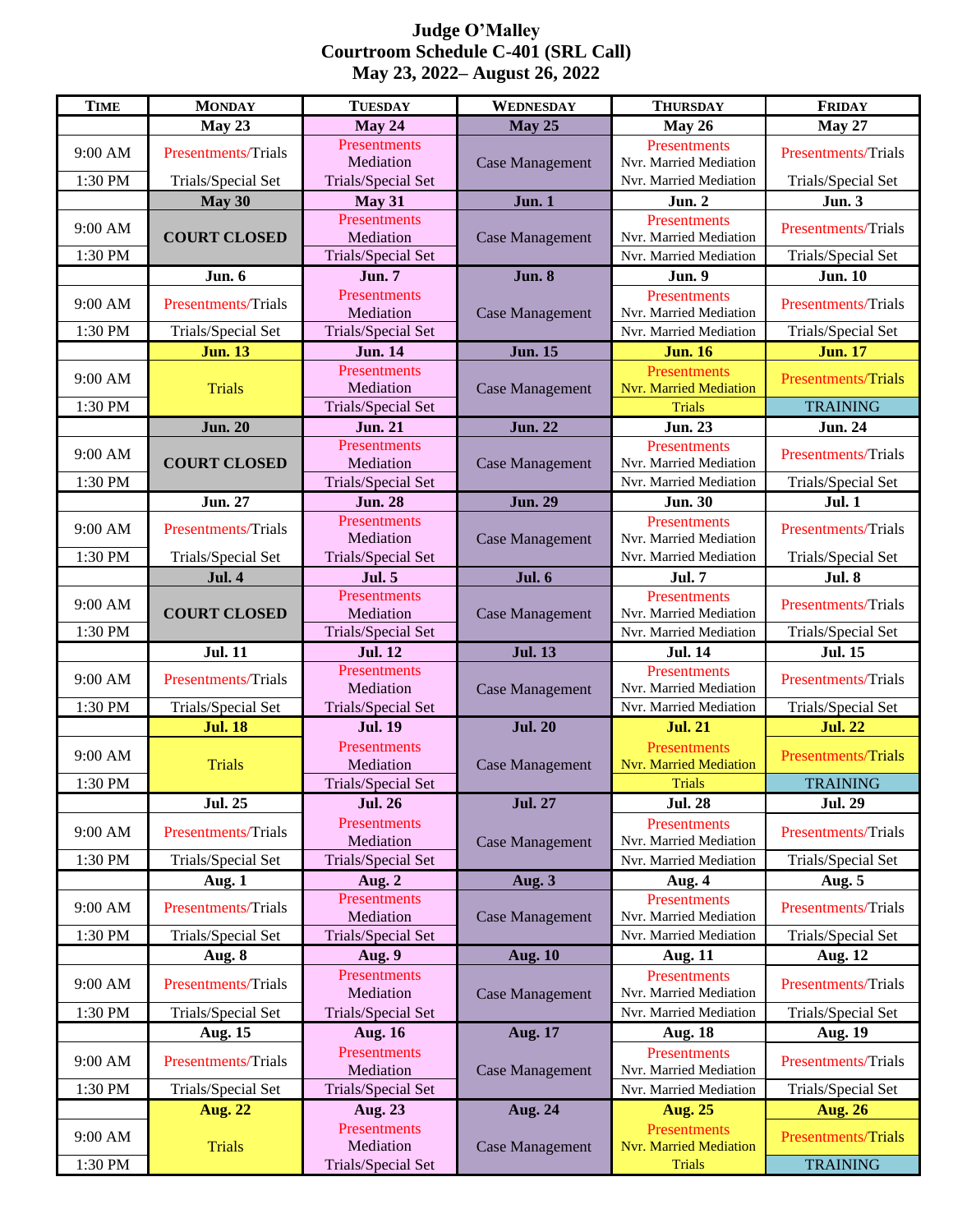## **Judge O'Malley Courtroom Schedule C-401 (SRL Call) August 29, 2022 – December 2, 2022**

| <b>TIME</b>        | <b>MONDAY</b>              | <b>TUESDAY</b>                                  | <b>WEDNESDAY</b>       | <b>THURSDAY</b>                                                              | <b>FRIDAY</b>                         |
|--------------------|----------------------------|-------------------------------------------------|------------------------|------------------------------------------------------------------------------|---------------------------------------|
|                    | <b>Aug. 29</b>             | <b>Aug. 30</b>                                  | <b>Aug. 31</b>         | Sept. 1                                                                      | Sept. 2                               |
| 9:00 AM            | <b>Presentments/Trials</b> | Presentments<br>Mediation                       | <b>Case Management</b> | Presentments<br>Nvr. Married Mediation                                       | <b>Presentments/Trials</b>            |
| 1:30 PM            | Trials/Special Set         | Trials/Special Set                              |                        | Nvr. Married Mediation                                                       | Trials/Special Set                    |
|                    | Sept. 5                    | Sept. 6                                         | Sept. 7                | Sept. 8                                                                      | Sept. 9                               |
| 9:00 AM            | <b>COURT CLOSED</b>        | Presentments<br>Mediation                       | <b>Case Management</b> | Presentments<br>Nvr. Married Mediation                                       | <b>Presentments/Trials</b>            |
| 1:30 PM            |                            | Trials/Special Set                              |                        | Nvr. Married Mediation                                                       | Trials/Special Set                    |
|                    | <b>Sept. 12</b>            | <b>Sept. 13</b>                                 | <b>Sept. 14</b>        | <b>Sept. 15</b>                                                              | <b>Sept. 16</b>                       |
| 9:00 AM            | Presentments/Trials        | <b>Presentments</b><br>Mediation                | <b>Case Management</b> | Presentments<br>Nvr. Married Mediation                                       | Presentments/Trials                   |
| 1:30 PM            | Trials/Special Set         | Trials/Special Set                              |                        | Nvr. Married Mediation                                                       | Trials/Special Set                    |
|                    | <b>Sept. 19</b>            | <b>Sept. 20</b>                                 | <b>Sept. 21</b>        | <b>Sept. 22</b>                                                              | <b>Sept. 23</b>                       |
| 9:00 AM            | <b>Presentments/Trials</b> | Presentments<br>Mediation                       | <b>Case Management</b> | Presentments<br>Nvr. Married Mediation                                       | <b>Presentments/Trials</b>            |
| 1:30 PM            | Trials/Special Set         | Trials/Special Set                              |                        | Nvr. Married Mediation                                                       | Trials/Special Set                    |
|                    | <b>Sept. 26</b>            | <b>Sept. 27</b>                                 | <b>Sept. 28</b>        | <b>Sept. 29</b>                                                              | <b>Sept. 30</b>                       |
| 9:00 AM<br>1:30 PM | <b>Trials</b>              | Presentments<br>Mediation<br>Trials/Special Set | <b>Case Management</b> | Presentments<br><b>Nvr. Married Mediation</b><br><b>COURT NOT IN SESSION</b> | <b>COURT NOT IN</b><br><b>SESSION</b> |
|                    | Oct. 3                     | <b>Oct. 4</b>                                   | <b>Oct. 5</b>          | Oct. 6                                                                       | Oct. 7                                |
| 9:00 AM            | Presentments/Trials        | Presentments<br>Mediation                       | <b>Case Management</b> | Presentments<br>Nvr. Married Mediation                                       | <b>Presentments/Trials</b>            |
| 1:30 PM            | Trials/Special Set         | Trials/Special Set                              |                        | Nvr. Married Mediation                                                       | Trials/Special Set                    |
|                    | <b>Oct. 10</b>             | <b>Oct. 11</b>                                  | <b>Oct. 12</b>         | Oct. 13                                                                      | Oct. 14                               |
| 9:00 AM            | <b>COURT CLOSED</b>        | Presentments<br>Mediation                       | <b>Case Management</b> | Presentments<br>Nvr. Married Mediation                                       | <b>Presentments/Trials</b>            |
| 1:30 PM            |                            | Trials/Special Set                              |                        | Nvr. Married Mediation                                                       | Trials/Special Set                    |
|                    | Oct. 17                    | <b>Oct. 18</b>                                  | <b>Oct. 19</b>         | <b>Oct. 20</b>                                                               | Oct. 21                               |
| 9:00 AM            | <b>Presentments/Trials</b> | Presentments<br>Mediation                       | <b>Case Management</b> | <b>Presentments</b><br>Nvr. Married Mediation                                | Presentments/Trials                   |
| 1:30 PM            | Trials/Special Set         | Trials/Special Set                              |                        | Nvr. Married Mediation                                                       | Trials/Special Set                    |
|                    | Oct. 24                    | Oct. 25                                         | <b>Oct. 26</b>         | <b>Oct. 27</b>                                                               | Oct. 28                               |
| 9:00 AM            | <b>Presentments/Trials</b> | <b>Presentments</b><br>Mediation                | <b>Case Management</b> | Presentments<br>Nvr. Married Mediation                                       | <b>Presentments/Trials</b>            |
| 1:30 PM            | Trials/Special Set         | Trials/Special Set                              |                        | Nvr. Married Mediation                                                       | Trials/Special Set                    |
|                    | <b>Oct. 31</b>             | Nov. $1$                                        | <b>Nov. 2</b>          | <b>Nov. 3</b>                                                                | <b>Nov. 4</b>                         |
| 9:00 AM            | <b>Trials</b>              | Presentments<br>Mediation                       | <b>Case Management</b> | <b>Presentments</b><br><b>Nvr. Married Mediation</b>                         | Presentments/Trials                   |
| 1:30 PM            |                            | Trials/Special Set                              |                        | <b>Trials</b>                                                                | <b>TRAINING</b>                       |
|                    | <b>Nov. 7</b>              | <b>Nov. 8</b>                                   | <b>Nov. 9</b>          | <b>Nov. 10</b>                                                               | <b>Nov. 11</b>                        |
| 9:00 AM            | Presentments/Trials        | Presentments<br>Mediation                       | <b>Case Management</b> | Presentments<br>Nvr. Married Mediation                                       | <b>COURT CLOSED</b>                   |
| 1:30 PM            | Trials/Special Set         | Trials/Special Set                              |                        | Nvr. Married Mediation                                                       |                                       |
|                    | <b>Nov. 14</b>             | <b>Nov. 15</b>                                  | <b>Nov. 16</b>         | <b>Nov. 17</b>                                                               | <b>Nov. 18</b>                        |
| 9:00 AM            | <b>Presentments/Trials</b> | Presentments<br>Mediation                       | <b>Case Management</b> | Presentments<br>Nvr. Married Mediation                                       | Presentments/Trials                   |
| 1:30 PM            | Trials/Special Set         | Trials/Special Set                              |                        | Nvr. Married Mediation                                                       | Trials/Special Set                    |
|                    | $\sqrt{21}$                | $\infty$ $\infty$                               | $\frac{1}{2}$          | <b>Nov. 24</b>                                                               | <b>Nov. 25</b>                        |
| 9:00 AM            |                            |                                                 |                        | <b>COURT CLOSED</b>                                                          | <b>COURT CLOSED</b>                   |
| 1:30 PM            |                            |                                                 |                        |                                                                              |                                       |
|                    | <b>Nov. 28</b>             | <b>Nov. 29</b>                                  | <b>Nov. 30</b>         | Dec. 1                                                                       | Dec. 2                                |
| 9:00 AM            | Presentments/Trials        | Presentments<br>Mediation                       | <b>Case Management</b> | Presentments<br>Nvr. Married Mediation                                       | Presentments/Trials                   |
| 1:30 PM            | Trials/Special Set         | Trials/Special Set                              |                        | Nvr. Married Mediation                                                       | Trials/Special Set                    |